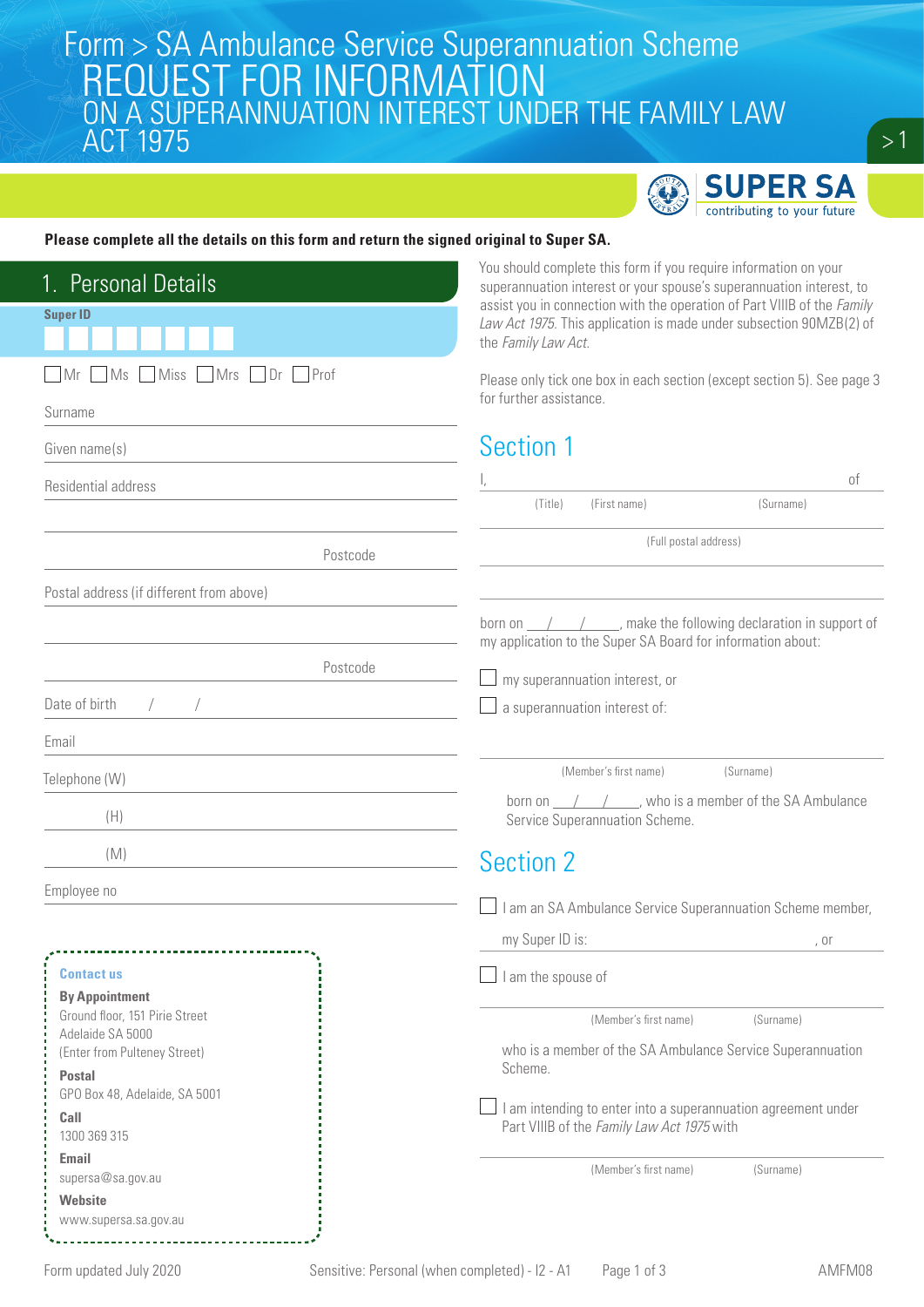# Form > SA Ambulance Service Superannuation Scheme<br>| REOUEST FOR INFORMATION REQUEST FOR INFORMATION ON A SUPERANNUATION INTEREST UNDER THE FAMILY LAW **ACTES**



### **Please complete all the details on this form and return the signed original to Super SA.**

## Section 3



I require the information to assist me to properly negotiate a superannuation agreement, or  $\Box$  I require the information to assist me in connection with the operation of Part VIIIB of the *Family Law Act 1975*.

# Section 4

The information will be provided at the date of application unless you specify an earlier date. Please specify below if you require an earlier date.

Fees can be paid by electronic fund transfer. Please use the following bank details:

**Name: SA Ambulance Services Superannaution Scheme BSB: 065-266 Account Number: 10000493 Reference number: "RFI +** *your initial + your surname***"**



 $\Box$  I require the information to be provided at  $\Box$ (This date can only be earlier than the date of application.)

# Section 5

**Only applies to applicants who are not SA Ambulance Service Superannuation Scheme members.**

I am not a SA Ambulance Service Superannuation Scheme member and have therefore attached a copy of:

- Legal marriage certificate, issued under the *Births, Deaths and Marriages Act 1996* (if applicable), and one of the following documents to verify my identity:
	- Recent bank account statement
- Driver's licence
- Government concession card
- $\Box$  Recent utility account (gas, electricity, phone)

## Section 6

Fees and charges\* See page 3 for further information.

I have made an electronic funds transfer payment for the amount of \$176 to cover the Request for Information fee..

|  | leceipt number |
|--|----------------|
|--|----------------|

Receipt number: \_\_\_\_\_\_\_\_\_\_\_\_\_\_\_\_\_\_\_\_\_\_\_\_\_\_ Date paid: \_\_\_\_\_\_/\_\_\_\_\_/\_\_\_\_\_\_

**Please note that Super SA does not accept cash, money order or cheque payments. Please contact Super SA for more details.**

# Section 7

By signing below, I understand that if I make false or misleading declarations under the *Family Law Act,* I will be guilty of an offence punishable by up to 12 months imprisonment.

## Signature:  $\mathsf{X}$  **Date:**

 Super SA may need to contact you by phone to clarify the information you have provided or to seek further information to assist the request. The staff from Super SA abide by confidentiality procedures in all matters relating to superannuation. In these circumstances, it would be helpful if you could provide a phone number where you can be contacted during office hours.

Daytime contact phone number: